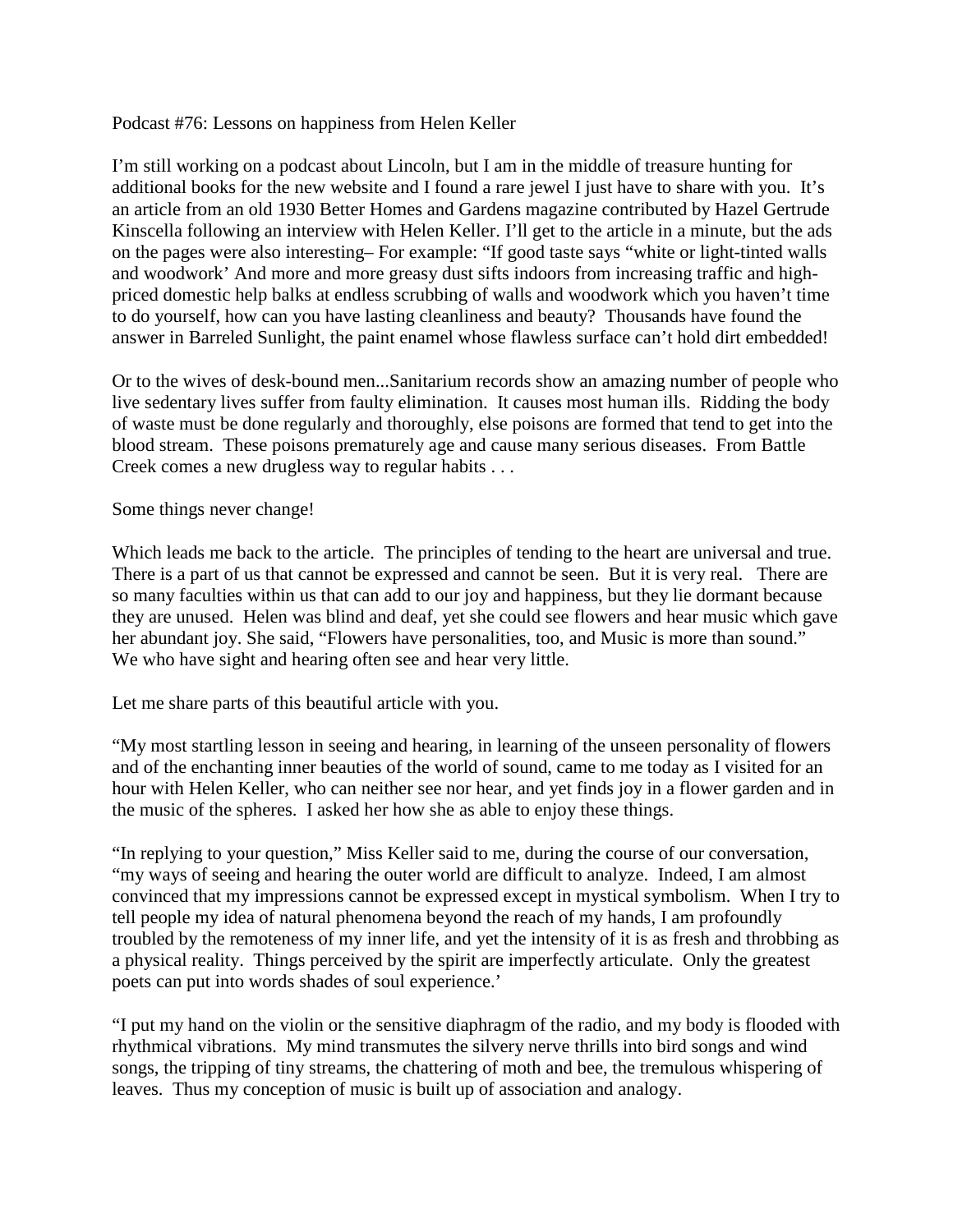"I am extremely sensitive, not only to musical vibrations, but also to the exhalation of flowers. Beside their delicate texture and fragrance, I feel a soul in them. By this I mean the personalities of flowers. Subtly they suggest human attributes. Some flowers are friendly, adapting themselves to our moods. The sense lends itself to all our human experiences, like a versatile companion. Some flowers have shy spirits that seem embarrassed when I touch them. The mimosa actually shrinks from the human hand. Other flowers caress my palm with tenderest speech of curling petal and nestling leaf. Everyone feels the modesty of the violet and the thought that looks out of the upturned face of the pansy. Who does not welcome the hearty laugh of the peony, the childlike gaiety of daffodils, the mystical quality of lilacs, the pungent good sense of chrysanthemums and marigolds? Anyone can see that geraniums are cheerful, good-natured, workaday friends of man, and that the sunflower is an optimist, keeping its face ever towards the sun..."

Unexpected is Miss Keller's constant use of the words "see" and "hear," in view of her personal handicap. "Miss Keller will see you at 1 o'clock 'Saturday afternoon' had come the telegram signed by Polly Thomson, Miss Keller's loyal friend and secretary for many years.

When I arrived at the Forest Hills Station a little after 3, my first impression was that of a Tudor village, the ivy-covered red brick building, the great tower, and the big speaking clock, all reminding a visitor of an old English scene.

My first impression of [Miss Keller's] house, standing behind the iron fence and rather highclipped hedge,was of a three-story pink brick and stone dwelling, partly overhung with glistening ivy, the windows to the south being all shielded with striped awnings...

No portrait can, or does, do justice to the great personal beauty of Miss Keller. I thought instantly, as with high-held head, and erect, high-spirited person, she came towards me across the hall and the parlor to greet me graciously and hospitably.

"I am glad to meet you," she said quietly but distinctly, as she took my hand...

The impression of Miss Keller's great charm deepened, as sitting there so quietly in her modish gray dress–her only decoration a string of pearls–she asked and answered questions as naturally as any hostess might.

That my questions and conversation were conveyed to her hand by Miss Thomson seemed, after the first instant, not at all an unusual way to converse. Miss Keller's diction and her command of the English language are such as to call for comment in this day of careless speech.

"You wish to know what home and garden mean to me," she said, at once. "My garden is my greatest joy. I feel that I am in the seventh heaven when among my plants. I feel the little heads pop up to look at me–my poppies, pansies, and pinks. We had a fine time in our garden last night with the hose. We have just set out a little Siberian elm tree, and not knowing that it was going to rain in the night, we watered it well. It took two of us to drag the hose around, and I got so dirty. You should have seen me then!"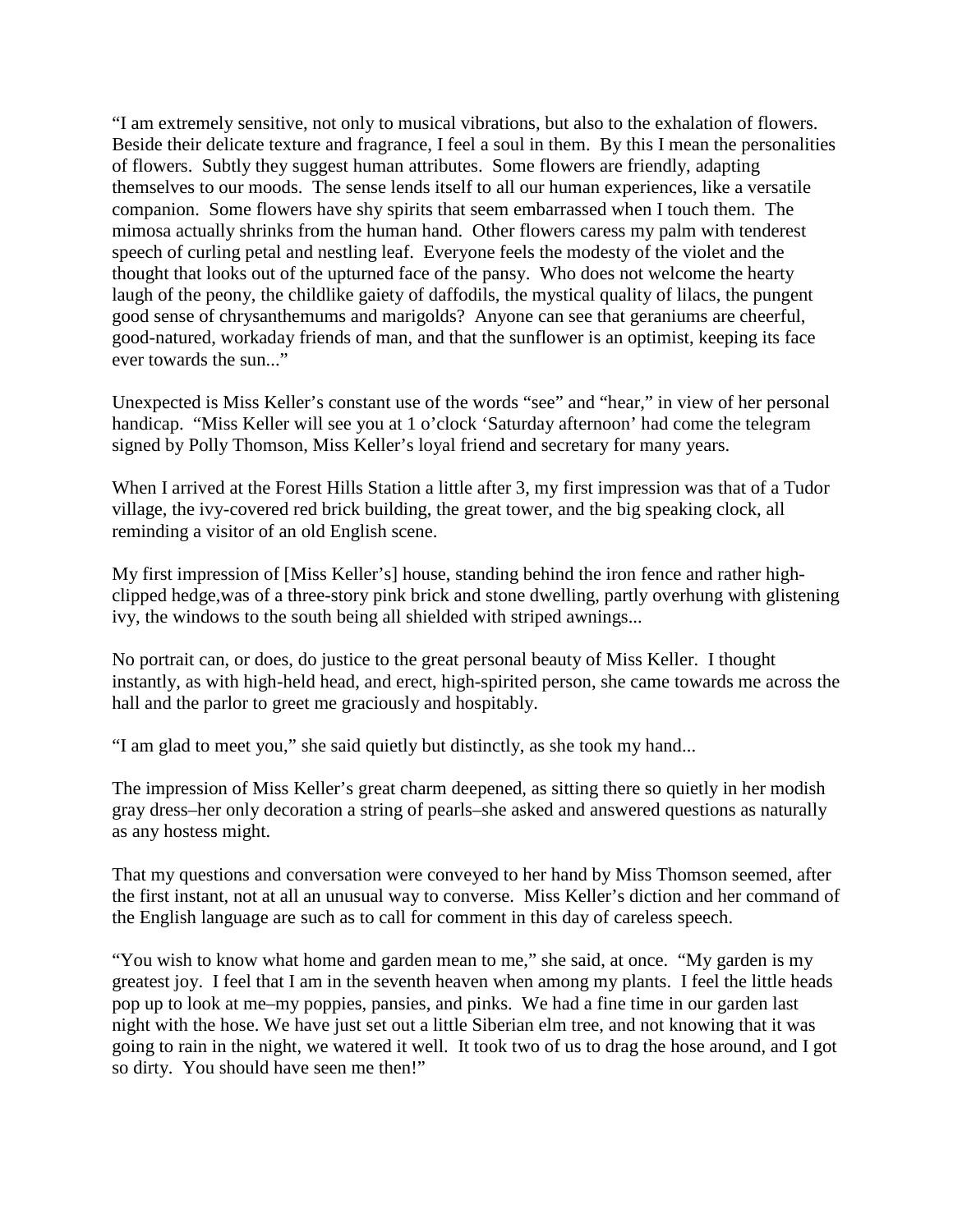"There in my garden I have my 'green circle' where I walk for at least an hour every day or evening. It is very narrow, but it reaches to the stars! On one side of this narrow walk is a privet hedge; on the other, small evergreen trees to guide me in my walk.'

"We have as many things as we can. Our clematis is just planted. It is always a miracle to see young trees grow. I take unusual joy in the dogwood and the wisteria, of which there has been a profusion. And here is syringa earlier than usual," she concluded, indicating with her right hand an exquisite cluster of syringa and white peonies which stood in a quaint blue bow on a low table in the hallway.

"Are all these flowers from your garden?" I asked, for the room was fragrant with the odor of the blossoms which were everywhere so tastefully arranged.

"Yes, indeed," was the reply, "but you must not think we have a big garden because we seem to have so many flowers. We shall show you what we have before you go. At best, it is not much," she concluded modestly.

"Miss Kinscella is looking at our flowers," Miss Thomson told Miss Keller and as I looked at each of the lovely bouquets, the two hostesses united in telling me of their history.

At one end of the divan upon which we sat was a low table and on this was another bowl full of white peonies."

"I adore the peonies," said Miss Keller. "Since my childhood I have adored them and have been glad each spring when the miracle of their bloom has been wrought again."

Beside me, at the other end of the divan was a higher table, and on it was a tall bouquet of violet and cream iris. On the library table near the fireplace was another bouquet, this one of fragrant red roses and white peonies. I mentioned their fragrance.

"I really like no flowers without fragrance, as fragrance is their soul, to me," said Miss Keller. "As color is to the eye, so is fragrance to me my way of recognizing them. Also I feel them– their form, shape, stem, even their pistils. Such a joke was played on me," she added with a characteristic little gesture. "What I took, one day, for a petunia, bless you, was a tobaccoflower. So I had to 'look' very closely again to see whether the stem was round, or square—Yes, I like those red roses. We have some nice red buds on another bush out by the front walk, a bush we thought dead from insects. The bugs like my flowers, too!"

There was still another wonderful spray of flowers in the room–a gorgeous spray of salmoncolored gladiolus which set at the opposite end of the fireplace under a life-size oil portrait of Miss Keller at the age of 14.

Hans-the beautiful big Dane was sent Miss Keller just a year ago by her German publisher–was meanwhile interestedly watching every movement in the room, and when his mistress rose and started to take me thru the house before going out into the garden, he rose and followed closely behind her.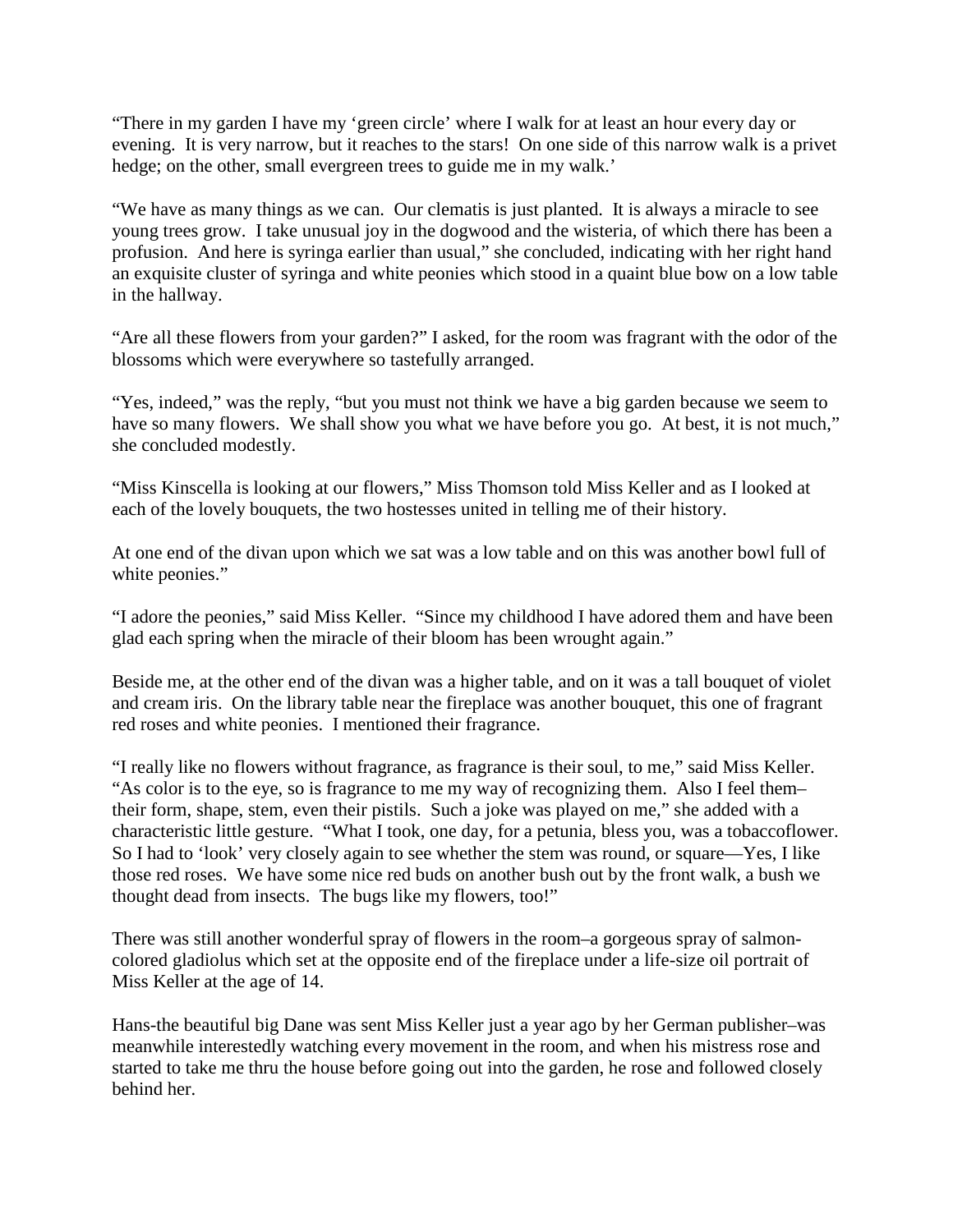We went thru the dining-room. Cheery sunshine flooded it, streaming across the blue rug and onto the table. Here Miss Keller must stop to "see" with her fingers a dainty centerpiece of oldfashioned flowers. There on to the "radio" room, so called because in it is installed the device which is one of Miss Keller's greatest pleasures.

"Here is my radio. It enables me to feel the beautiful music every night. I like the Goldman band concerts, the quaint old melodies some entertainers sing, comic opera, Gilbert and Sullivan, and Wagner. It is so tantalizing when one feels the announcer's voice. I can distinguish the various instruments, the human voices, and the applause. This age of invention is so astonishing! What is my favorite music? One of my favorites is the Wagner "Fire Music." Then one time Heifetz, the famous violinist, played for me especially, while we both chanced to be in Denver. I like best of all that he played the 'Hunting Song,' but–I could feel the song of the deer at its end."

With a skillful twist of the hand, Miss Keller turned the radio going, touched it lightly, adjusted it again, then with one hand barely touching the frame, and head slightly tipped, she "listened," while instantly her free hand indicated the rhythmic pulsations she was feeling.

A thrill went thru me as I recognized the music which the radio pianist was playing, for the coincidence was so startling! In a moment Miss Keller turned her face slightly toward me. "It is the Moonlight Sonata, which Beethoven, the deaf pianist, played for the blind girl."

Then we went upstairs. On the third floor are Miss Keller's bedroom, personal library–all four walls full of books–and her sleeping porch and study. Here was another light and airy spot, all windows. An easy daybed stood near the window at one end of the room. On her table were typewriter and books...

"What are your favorite books?" I asked.

"They are many," was the answer. "Just now I have been reading 'Out of the East,' by Lafeadio Hearn; a book of Conrad's; Hudson's Green Mansions'; The River and here is a book given me by a friend in Philadelphia not long ago–put into Braille for me. It is Abraham Lincoln and the Hooker Letter. Louis Kolb, who gave it to me, has several Lincoln keepsakes, among them a pen with which the great president signed many momentous documents. When they put that pen into my hand I couldn't help kissing it!" and she suggested the act with a simple gesture.

The Bible lay on a table near the bed. "My Bible is always within reach of my hand. It is my ever-increasing fountain of sun and courage. I read it so much."

It has been commented upon that Miss Keller has possibly acquired much of her lovely command of the English language thru reading the Bible. When this was mentioned, she assented. "It is more than possible. If we read the Bible we get all the English we need–a combination of simplicity and greatness. We may well read it for style as well as for our heavenly inspiration."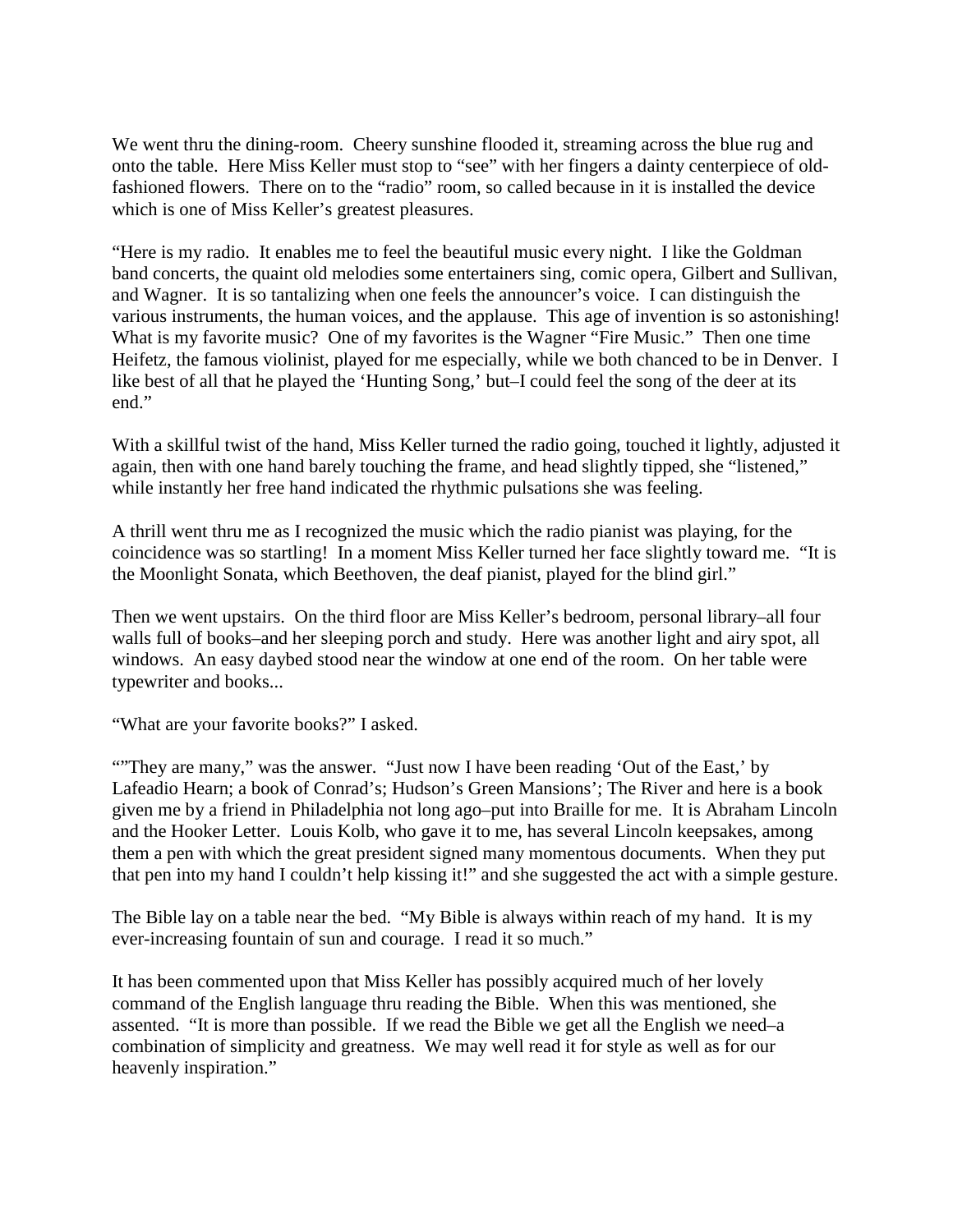Then we went downstairs to go out into the garden, Miss Keller leading the way down the stair ahead of us as quickly and lightly as a little child at night.

"You will be surprised what a tiny thing our garden really is," she warned me, as we stepped outside. "Most people expect an extensive garden or a banked-up one. It is just a pile of sun, songs, blossoms, and butterflies, for what else matters? One lady wrote me in a letter, 'You must have a gorgeous estate.' I answered her, "We have just a wee bird's nest!"

Here she stopped, felt for a moment, then located her rose geranium plants and broke off some leaves, of which she smelled the spicy odor, then handed them to me.

Next to the house was a spot where the tulips and daffodils had just finished their blooming. Now the later flowers were coming into blossom, and all along the house, inside the front hedge and along the wall hedge at the side of the lawn, were representatives of almost every lovely flower that grows. Here were Canterbury-bells, high delphinium, rosy columbine, multi-colored phlox, modest violas, daylilies, spotless fragrant Madonna Lilies; and for the fall, chrysanthemum, dahlia, and late gladiolus plants. Near the fence was a showy bunch of gaudily colored oriental poppies. When Miss Keller slipped her fingers under the cup of one of those flowers to show it to me, the petals, already full-blown, fell off into her hand.

"A pool of crimson beauty in my hand," she said, then tossed the petals aside.

"My impressions of color are emotional, symbolical. I am interested in the theory that there is a correspondence between all the colors in the visible world and the soul within."

"Here is my bird-bath–I really do have a garden full of songs!"

Right before the bird-bath, near which Miss Keller often sits, is a long cement seat, and not far away is the real heart of the garden–an exquisite marble statue of 'Rebecca at the Well,' a gift to Miss Keller from her teacher, Miss Mary.

"We thought it so appropriate a gift," said Miss Thomson, "as 'water' was the first word that Helen learned and realized as the name of something."

At the foot of the statue is another bird bath, and green ivy covers the ground. Next to it, reached thru a trellis, is Miss Keller's green circle, a narrow gravel path lined by her evergreens–'to guide me'.

"They are my favorite trees," said my hostess. "They are, to me, all that is lovely and unfading in our natures. They symbolize words that breathe and speak after life is done, and that go on thru the air sweetening and ennobling it."

And as I said good-by and took my departure–after being given a fragrant little rose by Miss Keller to complete my bouquet–I carried with me a mental picture which will not fade, of a homemaking heart, of a joyous and valiant traveler on the Path of Happiness."